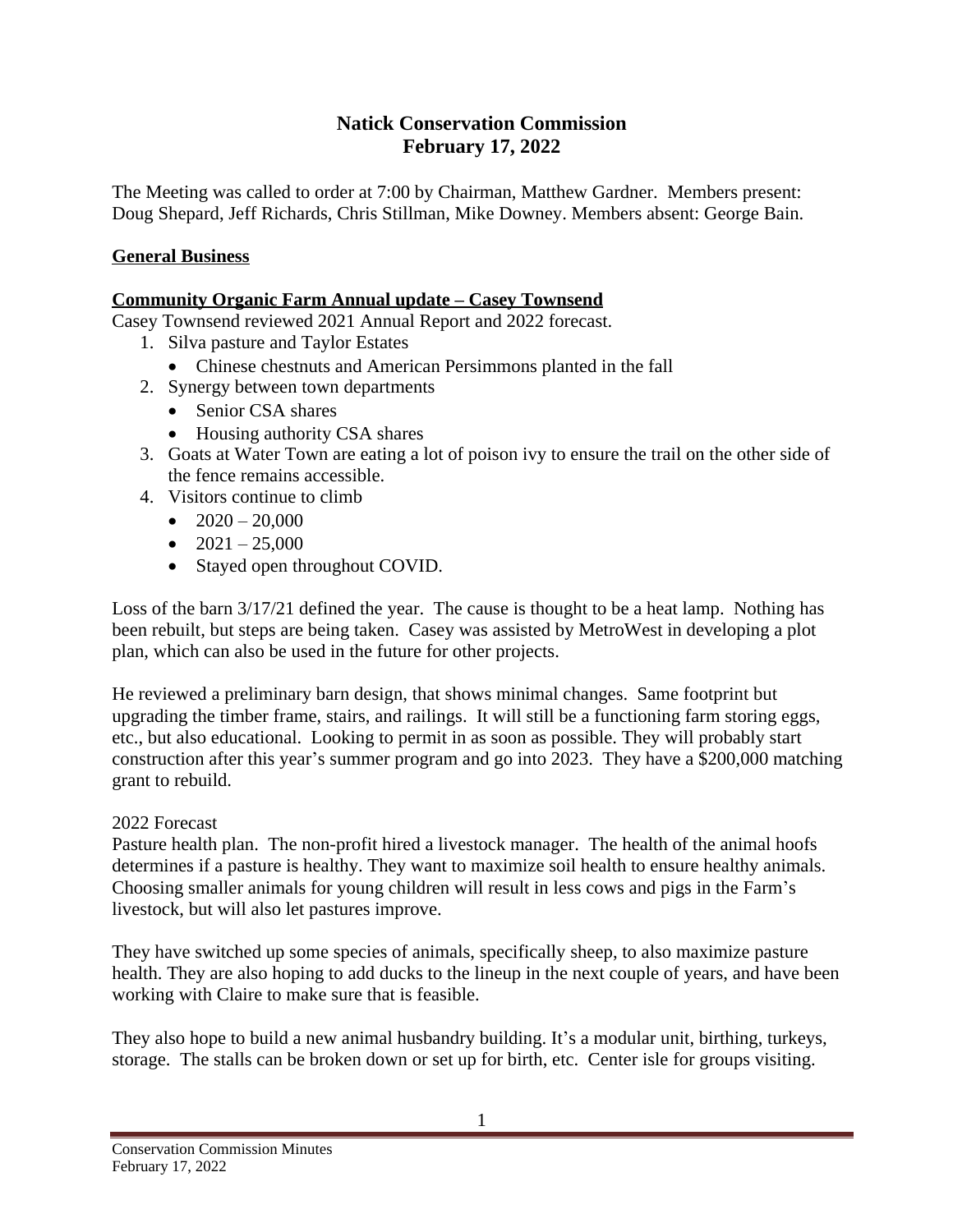Matt thanked Casey and agreed holistic planning makes sense. Commission had no questions.

### **86 Kendall Lane continuation – DEP #233-871**

Applicant requested continuation. Mr. Gardner asked for a motion to continue to March 3rd, Doug Shepard moved, Chris Stillman seconded, all in favor 5-0.

Mr. Gardner asked for a roll call vote: Doug Shepard, yes Chris Stillman, yes Mike Downey, yes Jeff Richards, yes Matt Gardner, yes

## **Notice of Intent continuation – DEP #233-873 – 21, 46, 48 Graystone Lane**

Ben Stevens, Trask Development, is proposing three houses within 100ft of a vernal pool and intermittent stream. Claire gave an update. The Homeowners Association for Graystone will be combined with the HOA for the proposed Wayside Cluster. The mowing notes will be included in the Maintenance Covenant at that time.

Ben again confirmed that no additional walls are going to be constructed along the back of the lots, after a question from Jeff.

Mr. Gardner asked for a motion to close, Doug Shepard moved, Chris Stillman seconded, all in favor 5-0.

Mr. Gardner asked for a roll call vote: Doug Shepard, yes Chris Stillman, yes Jeff Richards, yes Mike Downey, yes Matt Gardner, yes

Mr. Gardner asked for a motion to issue the standard Order of Conditions and with an added special condition regarding the HOA language. Jeff Richards moved, Mike Downey seconded, all in favor 5-0.

Mr. Gardner asked for a roll call vote: Doug Shepard, yes Chris Stillman, yes Mike Downey, yes Jeff Richards, yes Matt Gardner, yes

# **Notice of Intent – 233-864 – 32 Union Street**

Peter Bemis, the project engineer, apologized for the number of continuations. The developer wanted to get the Planning Board issues resolved. While there are a few things that need to be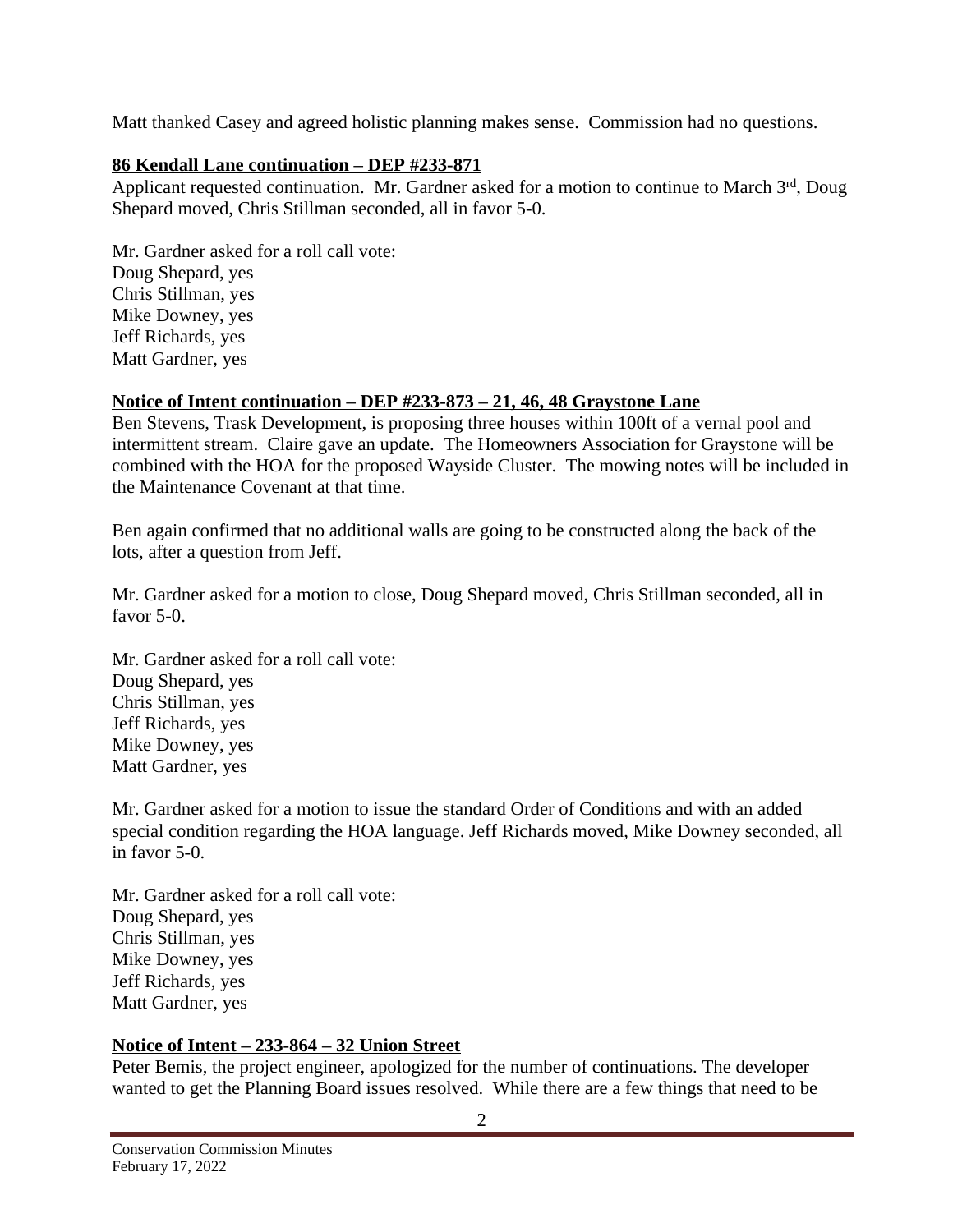amended he believes they will be finished up with the Planning Board soon. He is requesting a continuation but would like to give an overview of where the project currently stands.

The proposal is for 42 units in a  $2\frac{1}{2}$  story building with underground parking. A few temporary drop off spaces out front. He reviewed parking and locations. The retaining wall is proposed to raise the grade at the lot to match the front of the lots and allow for enough depth to install chambers under the rear parking lot. A pathway is proposed along the side of the property to connect to the Community Senior Center, which they hope will become a public gathering point.

They hope to improve the existing, unofficial path to the Community Senior Center and Union Street. The grade change is significant, so the new path will be ADA accessible. Claire asked if he was proposing a hand railing? He stated it was not required. Claire stated that if the grade is between 5% and 8.33% would require a railing.

Mr. Bemis reviewed the drainage plan. He explained that water currently ponds on the lot due to grading associated with the sewer pipe on the Town land behind these lots. The pipe is at a higher grade than the rear of the sites and the wetlands so creates a blockage. There are existing SW pipes coming off Union Street that will be replaced. In the future, he would like to discuss to open up bridge to eliminate ponding.

Matt did recall a very wet last fall on site walk. Historically, this property didn't have these conditions.

An abutter described the proposed chamber system and the discharge points for the Town drainage system, which have been designed to create spread out discharges going toward the resource area, reducing erosion. Steve Cosmos, reviewed the landscaping plan. Housing for birds, bats and hats proposed. Claire did note that this is not an ideal location for bat houses, but thinks bird houses are appropriate. Low lighting proposed to reduce wetland impact. Will send a video link of renderings to the Commission.

Matt would like to see the snow storage plan. The engineer clarified that because the space is limited, the snow will be removed off site.

Peter brought up the only remaining concern of the planning board is if the drive aisles can be constructed as proposed because they are in the setback. He is planning on speaking to the Zoning Board to determine what the final call on that will be.

Jeff Richards asked if the conditions are rocky in the rear. Yes, they will probably hammer if they need to but the major grade changes will result from fill being brought in versus material being removed.

Peter Bemis would like to come back in four weeks.

Mr. Gardner asked for a motion to continue to March 17<sup>th</sup>, Jeff Richards moved, Chris Stillman seconded, all in favor 5-0.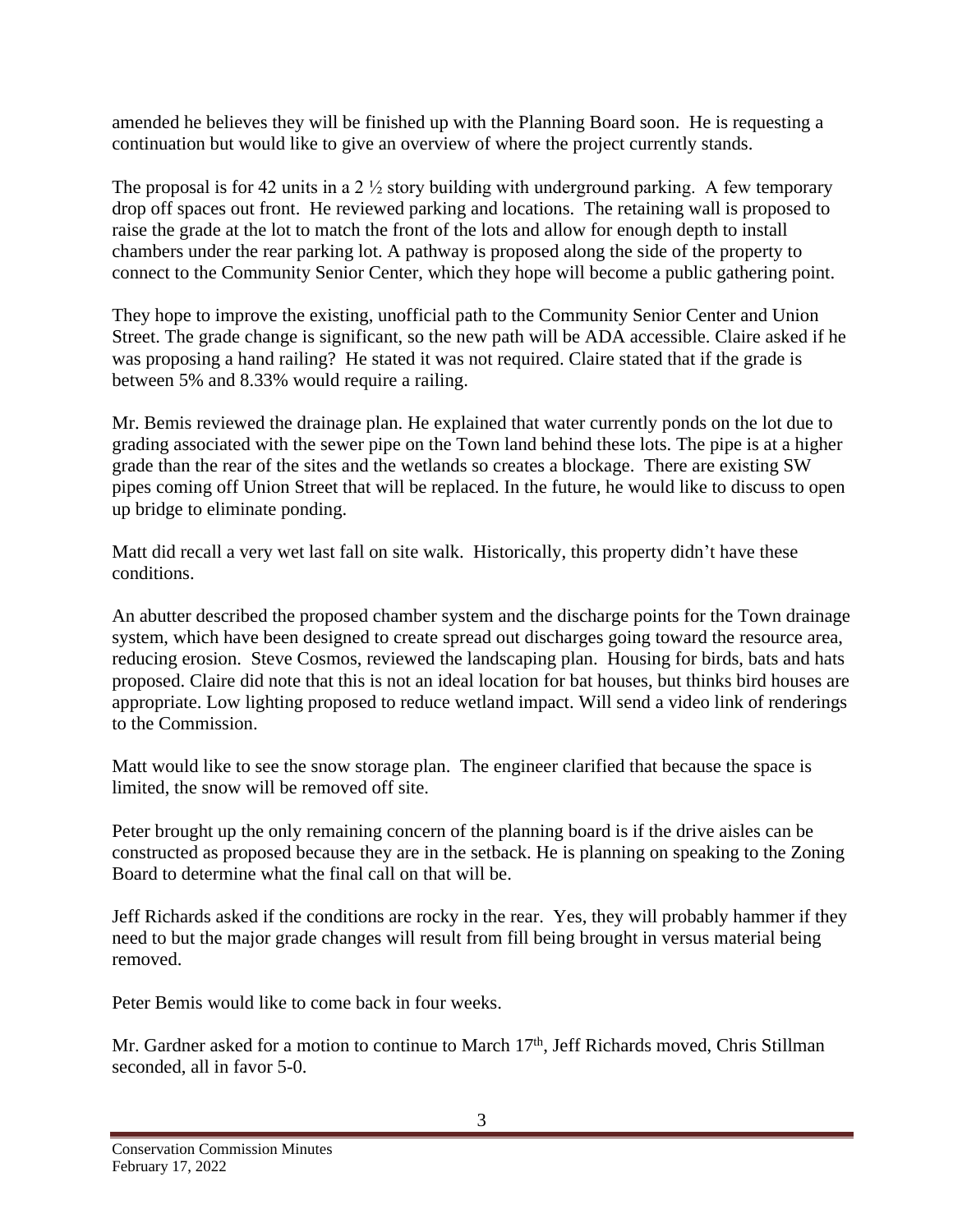Mr. Gardner asked for a roll call vote: Doug Shepard, yes Mike Downey, yes Chris Stillman, yes Jeff Richards, yes Matt Gardner, yes

### **Certificate of Compliance – DEP #233-863 – 5 Hardwick Road**

Ron Strohsahl gave a review of the minor project changes. The applicant put in less fill, along with shifting and reducing the patio.

The shed has been removed, but occurred after the as-built was completed. There is an engineered certification.

Commission had no questions.

Mr. Gardner asked for a motion to issue a Certificate of Compliance, Doug Shepard moved, Mike Downey seconded, all in favor 5-0.

Mr. Gardner asked for a roll call vote: Doug Shepard, yes Mike Downey, yes Chris Stillman, yes Jeff Richards, yes Matt Gardner, yes

#### **Notice of Intent – DEP #233-872 – 0 Wyndmere Lane Detention Basin Major Stormwater Permit – Phase 1 Major Stormwater Permit – Phase 2**

#### Violation Update

Matt asked for an update on the enforcement order. How are things currently functioning? Claire received updated stormwater management plans.

Brian Butler and Ron Strohsahl identified erosion locations. Stump grinding and straw wattles installed were placed to attempt to clean the water before heading to vernal pool. Further uphill showed to measure clarity of water. Water was clean. It appears the methods being used are reducing sediment issues.

The water leaving the site that goes into catch basin was showing lower amounts of sediment. Reviewed water samples taken. Matt is not sure what to make of it. Ron stated it is not drinking water, but it is clean and transparent. Chris Stillman stated that the NTU numbers showed the water to be fairly clean. Matt stated the water leaving the site and going into the catch basin and vernal pool is getting cleaner. The large detention basin is within 4-6 inches of overtopping as of this week. The water does not seem to be infiltrating. What will happen when it rains?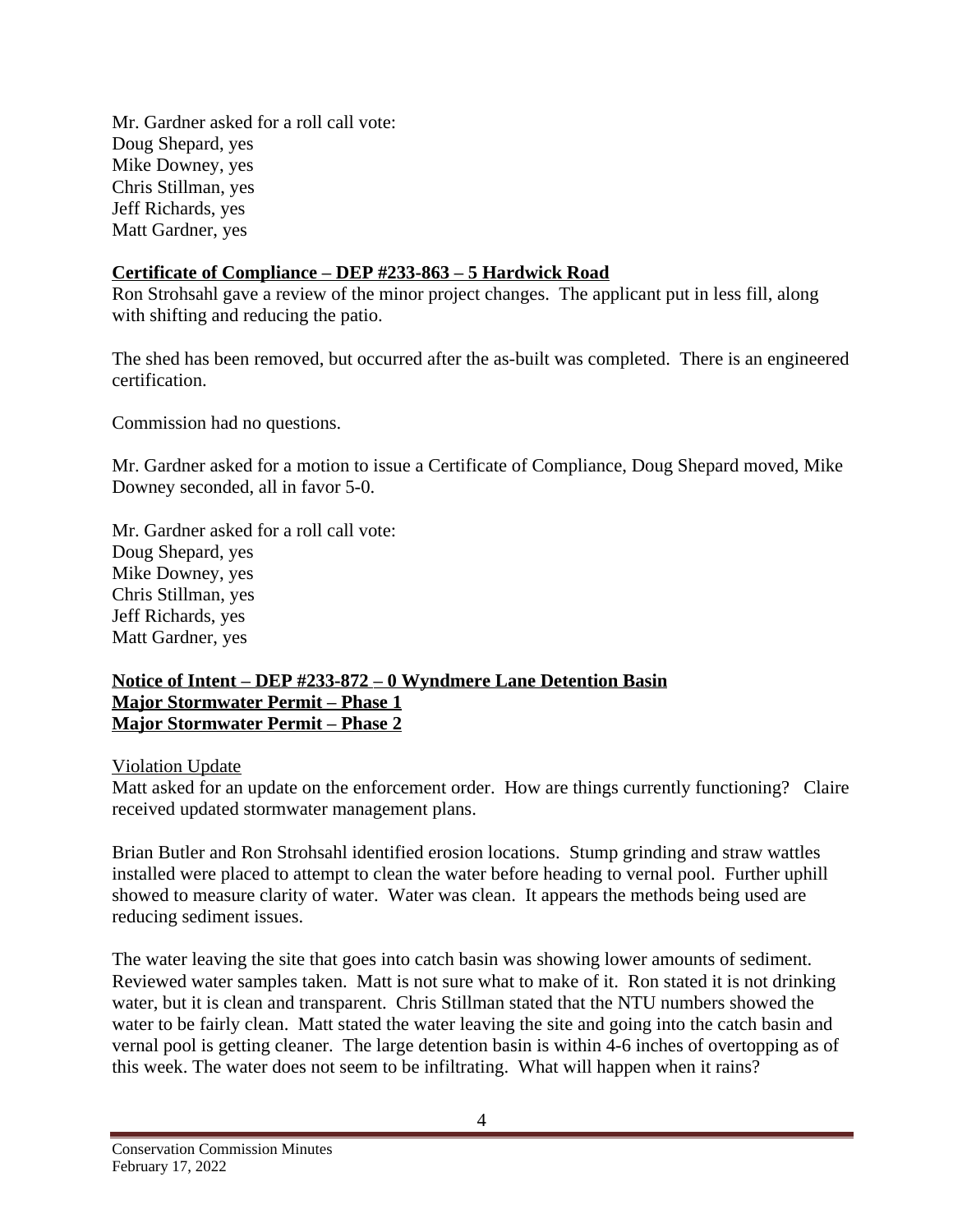Ben stated that they have installed a pump to bring the water levels down. As of that afternoon, the water is down 16-17 inches and has been pumping since 10:00 this morning. Presuming even with ¾ inch of rain it will be fine. Pump is set up two feet below basin and is pumping 100% clean, but still going through a silt sack for additional silt removal.

Will the system operate as advertised? It has been an experiment from day one. We need to know what is being built and will it work down the road. How do we get confident that this will work? Ben's opinion is that the basin is working but needs some amendments to better manage sediment. Ben, Brian and Ron need to start at the top with the forebay. If repairs there don't succeed, we need to rebuild the basin. Once we can nail down if the issue is with the forebay, they will need find the right treatment for the bottom. Something that can stick. The rock there now is no longer clean but they are waiting for the growing season to make those changes. They are hoping to know what to do by late spring. In the meantime, will keep it pumped.

Matt has no issues experimenting to find solutions as long as nothing affects off site resource areas. Water cannot leave the site in an uncontrolled manner or jeopardize resources down the road and public safety. We need assurances.

Claire suggested Brian, Ben and Ron submit a formal document that can be referenced and we can continue to get monitoring reports. Maybe the Commission can vote to check the boxes.

Mike Downey stated that he has concerns about potential soil sloughing on the slope leading down to the detention basin, and asked if he missed something in the monitoring report about that. That could be a big problem which may lead to a landslide, and it is only 3-4 ft higher for basin. Is there a reason for soil sluffing? Was it overlooked? The representatives from Oxbow stated that they would review that at their next visit and include details in the report.

Mike Downey asked if anyone reviewed the pipe that dumps into the vernal pool? Anyone from the town reviewing Eliot Street? Claire brought it up with the Town Engineer and is hoping to get the pipe TV'd to determine if there are additional issues with the Town pipes that may be contributing to the sediment in the vernal pool.

Matt stated that things seem to either be working as designed or not working at all. We need assurances, and he is looking to Ben, Ron and Brian to put a plan in place. The consequences are permits pulled, fines, violations. Chris Stillman asked Ben and Brian to go over engineering of the system.

Ben reviewed the timeline for the proposed work needed to get the site as stable as possible. He feels the expansion solved a lot of the silt problem, and is asking for 60-120 days. If necessary, he will rebuild the basin with stone or change bottom to grass. To do that, he will present a plan to the Commission.

Claire is expecting a monitoring plan for after rain events. Matt things monitoring is essential and part of the Order of Conditions. He is not willing to go 60-120 days, but is willing to give them time to pull together a plan. Ben is in this problem in the next 5,6, 8 years while construction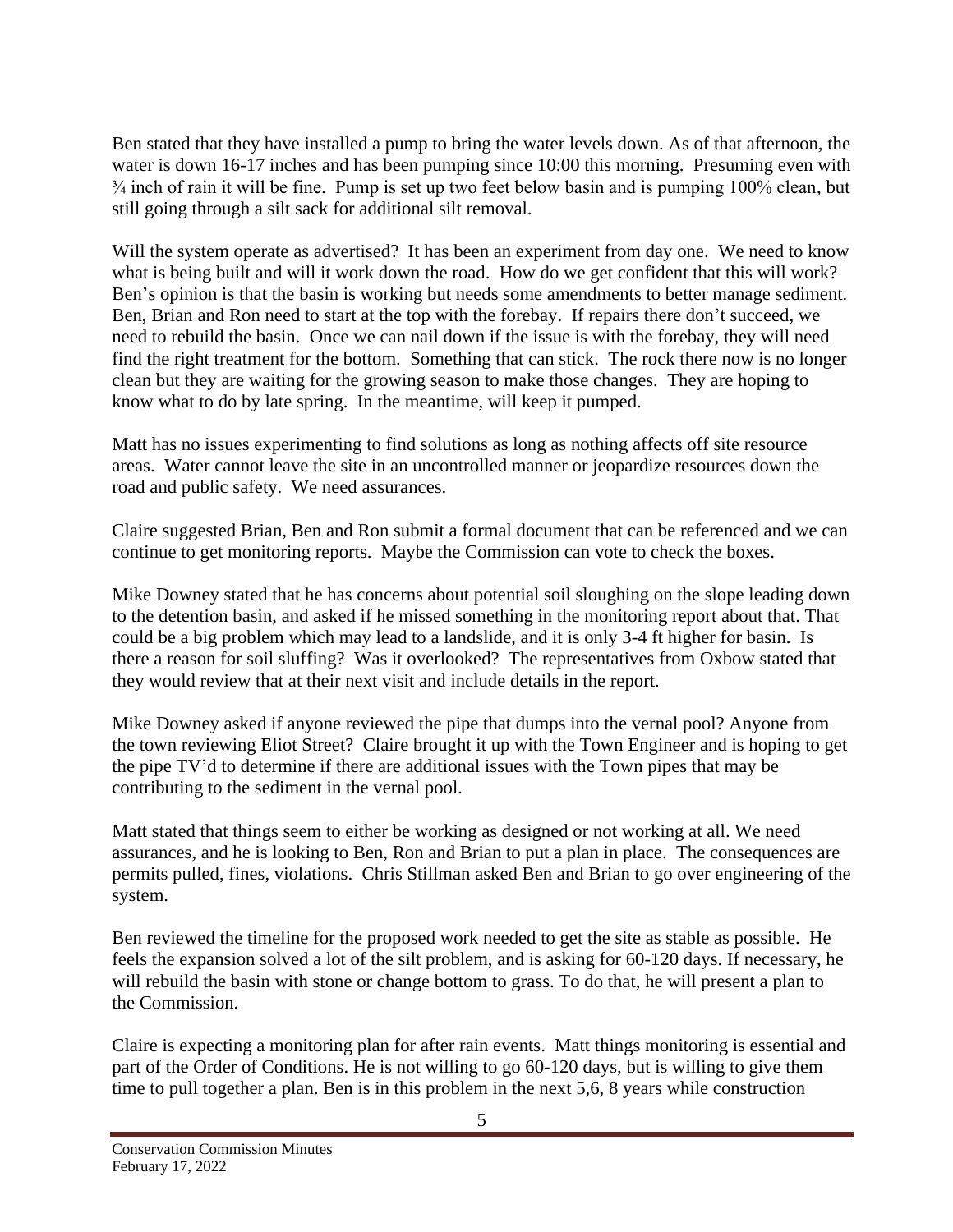occurs and we can't keep dealing with this problem for that full time. Claire asked if they can bring that plan of attack by the March  $12<sup>th</sup>$  meeting?

Matt would like plans submitted regularly. He will be pushing for fines and revoking permits if things happen again.

Claire stated that updates on the Windy-Lo enforcement order will be on every agenda moving forward. Chris Stillman asked for date on over engineering. Doug Shepard stated the more data, the better and on a continued basis.

Matt asked Claire if she would check out the slope and snow banks tomorrow. Claire agreed to do that during her site visit.

An abutter request was submitted to set aside funds for the abutter to hire a third party to check the health of the vernal pool. Matt doesn't support that, and Claire agrees that wetland funding could not be used for a private abutter but if the Commission wanted to hire a third-party they could.

## Major Stormwater Permit (cont'd) – Phase I

Claire received revised plans from Bruce Saluk, project engineer, showing the accurate locations of the swale and pipe. The O&M plans presented under this filing and the Phase II filing are quite different. It should be broken down in phases. Matt reviewed the lots in phase 2. Matt would like to see the concerns around the detention basins addressed. He thinks this should be picked up at next meeting. Everyone wants to more the project along appropriately.

Ben stated that the lots on this side were cut to close to final grade during the roadway construction, and he doesn't plan on starting on the house construction for these lots until midsummer. He will continue to update Claire. Only active work is utilities and the Lot 8 house at this time. He will review with Claire when she is on site tomorrow. The utility work includes a trench to put electric conduits along Wyndmere Lane. Along with the retaining wall construction along Eliot Street. In April/May the old parking lot on the east side of Wyndmere will be ripped out and seeded. Ben asked if Claire could administratively approve this trench work and complete the wall? The Commission agreed to that. Mike Downey would like additional erosion control along Eliot Street. If additional ground is being disturbed, more erosion controls should be in place.

The Commission is okay with Claire to oversee. She will work with Ben.

# Notice of Intent – 0 Wyndmere Lane Detention Basin

Matt Gardner read public hearing notice. The proposal is to construct a detention basin with associated grading.

# Notice of Intent -Windy Lo Phase 2

Matt Gardner read public hearing notice. The proposal is for Phase 2 of 23-house construction of Windy-Lo Subdivision. Ben Stevens started with a review of the basin first. The rear yards of the lots on this currently a bit of a meadow area. The construction of the basin will result in disturbance and then the area and the shallow basin will be re-vegetated. These houses will have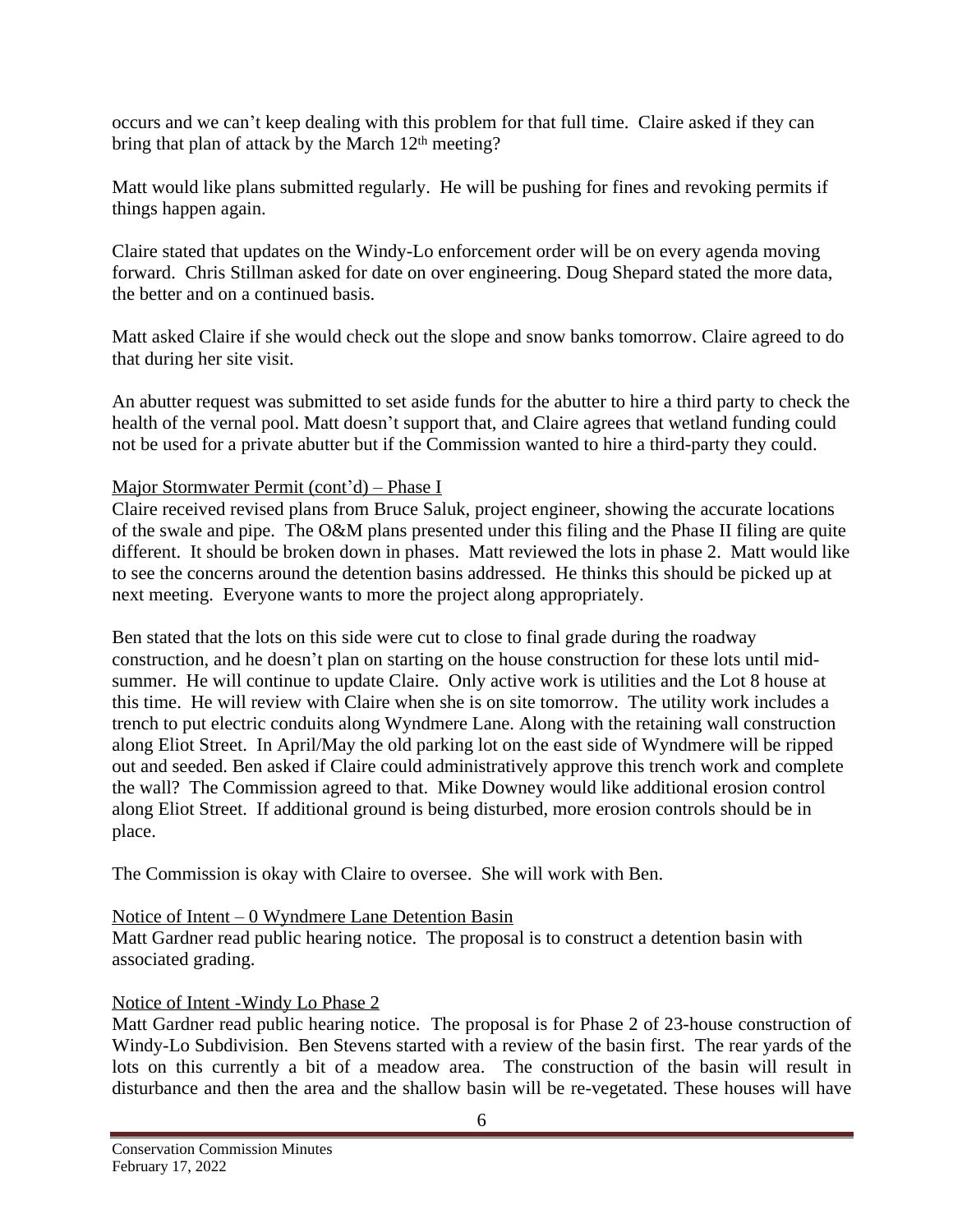walk-out backyards, so not much grading is needed for these lots. The last lot (Lot 23) other will be handled separately. Lot 9 and 10 will drain to town system on Everett Street.

Bill McDowell wanted a berm to direct the overflow from the yard runoff to the basin rather than the isolated wetland to the north. The Commission expressed interest in a site visit to see the existing topography.

For the Major Stormwater Permit, Ben stated every house will have a dry well system. To take roof runoff. Soil testing was done in 2018, with some additional pits done in late 2021. Matt Gardner asked if test pit data is in exact location of the detention basin feature? Only a 2018 test pit was done there but groundwater levels were high. Is this an infiltration or is the system intedned discharge into the wetland on the abutter's property? Matt asked if staff could determine if this would be legal.

Mike Downey stated there was 4 ft of water at 66 Everett Street. Will this be impacted by the proposed work at Windy Lo? Claire described the drainage systems along Everett and Eliot Streets.

Commission's homework is to review topography and flow and understand if the way the system is designed to minimize flow the small isolated wetland to the north. Another Notice of Intent for Lot 23 will be submitted for discussion at next meeting.

Mike Downey feels the topography looks entirely different than he expected. Matt suggests another site visit. Mike asked if Ben could stake the basin area out? Ben agreed to complete that prior to a site visit. The site visit date will be determined once the NOI for Lot 23 is submitted.

Mr. Gardner asked for a motion to continue all 3 filings to March 3rd, Chris Stillman moved, Mike Downey seconded, all in favor

Mr. Gardner asked for a roll call vote: Doug Shepard, yes Mike Downey, yes Chris Stillman, yes Jeff Richards, yes Matt Gardner, yes

#### **General Business**

MACC Annual Environmental Conference Claire asked to notify her tomorrow if interested.

#### Virtual Meetings

Claire noted that the allowance for all virtual meetings has been extended to July. The Commission requested that a vote for when to return to in person be included on the next agenda.

**Invoices** Beaver Solutions LLC – maintenance of Pickerel Pond Beaver Deceiver - \$340